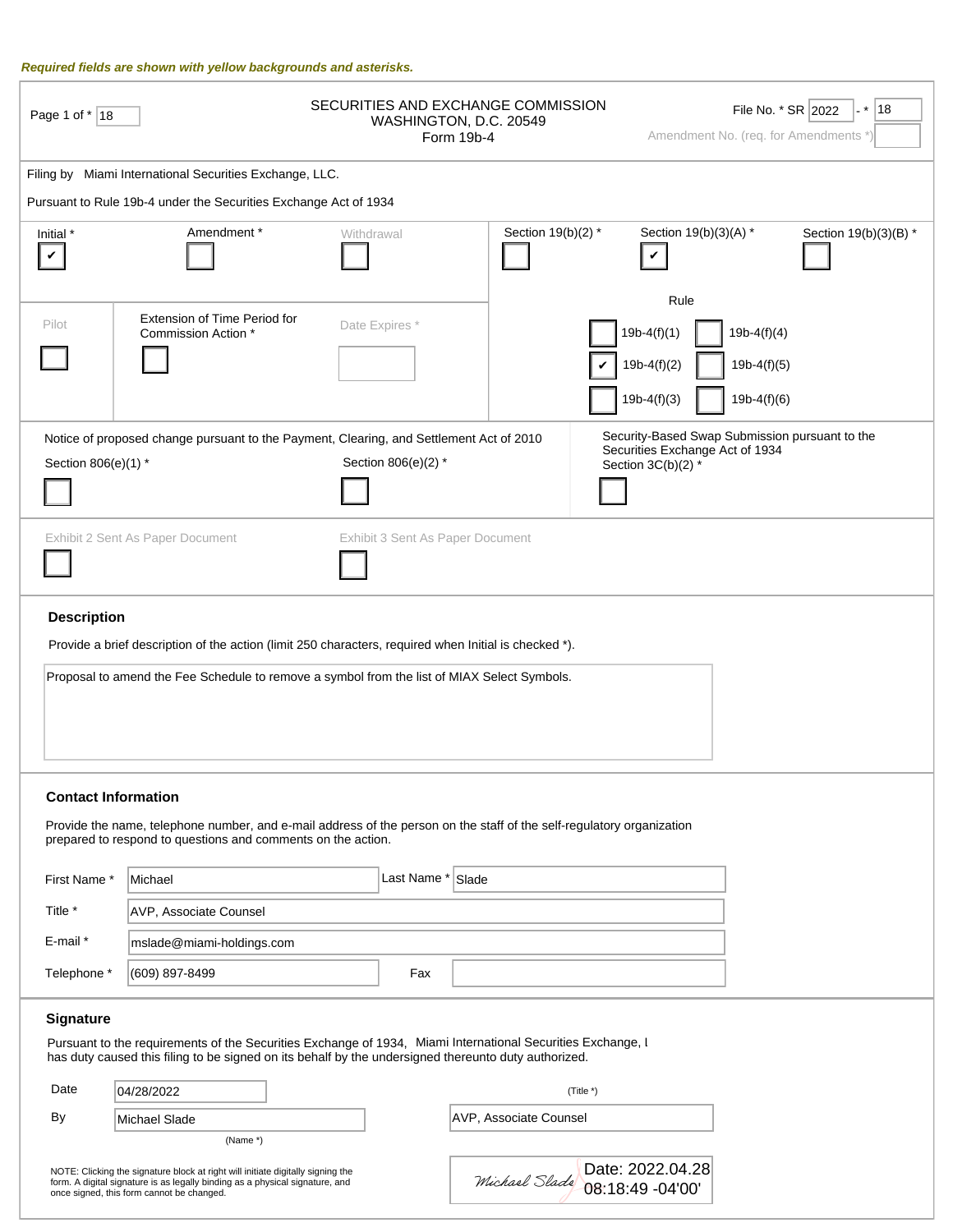| SECURITIES AND EXCHANGE COMMISSION                                                                                                                      |                                                                                                                                                                                                                                                                                                                                                                                                                                                                                                                                                                                                                                                                                                                                                                                                                                                                                                                                                                                                                                                                             |  |  |  |  |  |  |
|---------------------------------------------------------------------------------------------------------------------------------------------------------|-----------------------------------------------------------------------------------------------------------------------------------------------------------------------------------------------------------------------------------------------------------------------------------------------------------------------------------------------------------------------------------------------------------------------------------------------------------------------------------------------------------------------------------------------------------------------------------------------------------------------------------------------------------------------------------------------------------------------------------------------------------------------------------------------------------------------------------------------------------------------------------------------------------------------------------------------------------------------------------------------------------------------------------------------------------------------------|--|--|--|--|--|--|
|                                                                                                                                                         | WASHINGTON, D.C. 20549                                                                                                                                                                                                                                                                                                                                                                                                                                                                                                                                                                                                                                                                                                                                                                                                                                                                                                                                                                                                                                                      |  |  |  |  |  |  |
|                                                                                                                                                         | For complete Form 19b-4 instructions please refer to the EFFS website.                                                                                                                                                                                                                                                                                                                                                                                                                                                                                                                                                                                                                                                                                                                                                                                                                                                                                                                                                                                                      |  |  |  |  |  |  |
| Form 19b-4 Information *<br>Remove<br>Add<br>View                                                                                                       | The self-regulatory organization must provide all required information, presented in a clear and comprehensible<br>manner, to enable the public to provide meaningful comment on the proposal and for the Commission to determine<br>whether the proposal is consistent with the Act and applicable rules and regulations under the Act.                                                                                                                                                                                                                                                                                                                                                                                                                                                                                                                                                                                                                                                                                                                                    |  |  |  |  |  |  |
| SR-MIAX-2022-18 - 19b-4 (4-26-22).d                                                                                                                     |                                                                                                                                                                                                                                                                                                                                                                                                                                                                                                                                                                                                                                                                                                                                                                                                                                                                                                                                                                                                                                                                             |  |  |  |  |  |  |
| <b>Exhibit 1 - Notice of Proposed Rule</b><br>Change *<br>View<br>Remove<br>Add<br>SR-MIAX-2022-18 - Exhibit 1.docx                                     | The Notice section of this Form 19b-4 must comply with the guidelines for publication in the Federal Register as<br>well as any requirements for electronic filing as published by the Commission (if applicable). The Office of the<br>Federal Register (OFR) offers guidance on Federal Register publication requirements in the Federal Register<br>Document Drafting Handbook, October 1998 Revision. For example, all references to the federal securities laws<br>must include the corresponding cite to the United States Code in a footnote. All references to SEC rules must<br>include the corresponding cite to the Code of Federal Regulations in a footnote. All references to Securities<br>Exchange Act Releases must include the release number, release date, Federal Register cite, Federal Register<br>date, and corresponding file number (e.g., SR-[SRO]-xx-xx). A material failure to comply with these guidelines will<br>result in the proposed rule change being deemed not properly filed. See also Rule 0-3 under the Act (17 CFR<br>$240.0 - 3$ |  |  |  |  |  |  |
| Exhibit 1A - Notice of Proposed<br>Rule Change, Security-Based Swap<br>Submission, or Advanced Notice<br>by Clearing Agencies*<br>Add<br>Remove<br>View | The Notice section of this Form 19b-4 must comply with the guidelines for publication in the Federal Register as<br>well as any requirements for electronic filing as published by the Commission (if applicable). The Office of the<br>Federal Register (OFR) offers guidance on Federal Register publication requirements in the Federal Register<br>Document Drafting Handbook, October 1998 Revision. For example, all references to the federal securities laws<br>must include the corresponding cite to the United States Code in a footnote. All references to SEC rules must<br>include the corresponding cite to the Code of Federal Regulations in a footnote. All references to Securities<br>Exchange Act Releases must include the release number, release date, Federal Register cite, Federal Register<br>date, and corresponding file number (e.g., SR-[SRO]-xx-xx). A material failure to comply with these guidelines will<br>result in the proposed rule change being deemed not properly filed. See also Rule 0-3 under the Act (17 CFR<br>$240.0 - 3$ |  |  |  |  |  |  |
| <b>Exhibit 2- Notices, Written Comments,</b><br><b>Transcripts, Other Communications</b>                                                                | Copies of notices, written comments, transcripts, other communications. If such documents cannot be filed<br>electronically in accordance with Instruction F, they shall be filed in accordance with Instruction G.                                                                                                                                                                                                                                                                                                                                                                                                                                                                                                                                                                                                                                                                                                                                                                                                                                                         |  |  |  |  |  |  |
| View<br>Add<br>Remove                                                                                                                                   | Exhibit Sent As Paper Document                                                                                                                                                                                                                                                                                                                                                                                                                                                                                                                                                                                                                                                                                                                                                                                                                                                                                                                                                                                                                                              |  |  |  |  |  |  |
| Exhibit 3 - Form, Report, or<br>Questionnaire<br>Add<br>Remove<br>View                                                                                  | Copies of any form, report, or questionnaire that the self-regulatory organization proposes to use to help<br>implement or operate the proposed rule change, or that is referred to by the proposed rule change.<br>Exhibit Sent As Paper Document                                                                                                                                                                                                                                                                                                                                                                                                                                                                                                                                                                                                                                                                                                                                                                                                                          |  |  |  |  |  |  |
| <b>Exhibit 4 - Marked Copies</b><br>Add<br>Remove<br>View                                                                                               | The full text shall be marked, in any convenient manner, to indicate additions to and deletions from the<br>immediately preceding filing. The purpose of Exhibit 4 is to permit the staff to identify immediately the changes<br>made from the text of the rule with which it has been working.                                                                                                                                                                                                                                                                                                                                                                                                                                                                                                                                                                                                                                                                                                                                                                             |  |  |  |  |  |  |
| <b>Exhibit 5 - Proposed Rule Text</b><br>Add<br>Remove<br>View<br>SR-MIAX-2022-18 - Exhibit 5.docx                                                      | The self-regulatory organization may choose to attach as Exhibit 5 proposed changes to rule text in place of<br>providing it in Item I and which may otherwise be more easily readable if provided separately from Form 19b-4.<br>Exhibit 5 shall be considered part of the proposed rule change                                                                                                                                                                                                                                                                                                                                                                                                                                                                                                                                                                                                                                                                                                                                                                            |  |  |  |  |  |  |
| <b>Partial Amendment</b><br>View<br>Add<br>Remove                                                                                                       | If the self-regulatory organization is amending only part of the text of a lengthy proposed rule change, it may, with<br>the Commission's permission, file only those portions of the text of the proposed rule change in which changes are<br>being made if the filing (i.e. partial amendment) is clearly understandable on its face. Such partial amendment shall<br>be clearly identified and marked to show deletions and additions.                                                                                                                                                                                                                                                                                                                                                                                                                                                                                                                                                                                                                                   |  |  |  |  |  |  |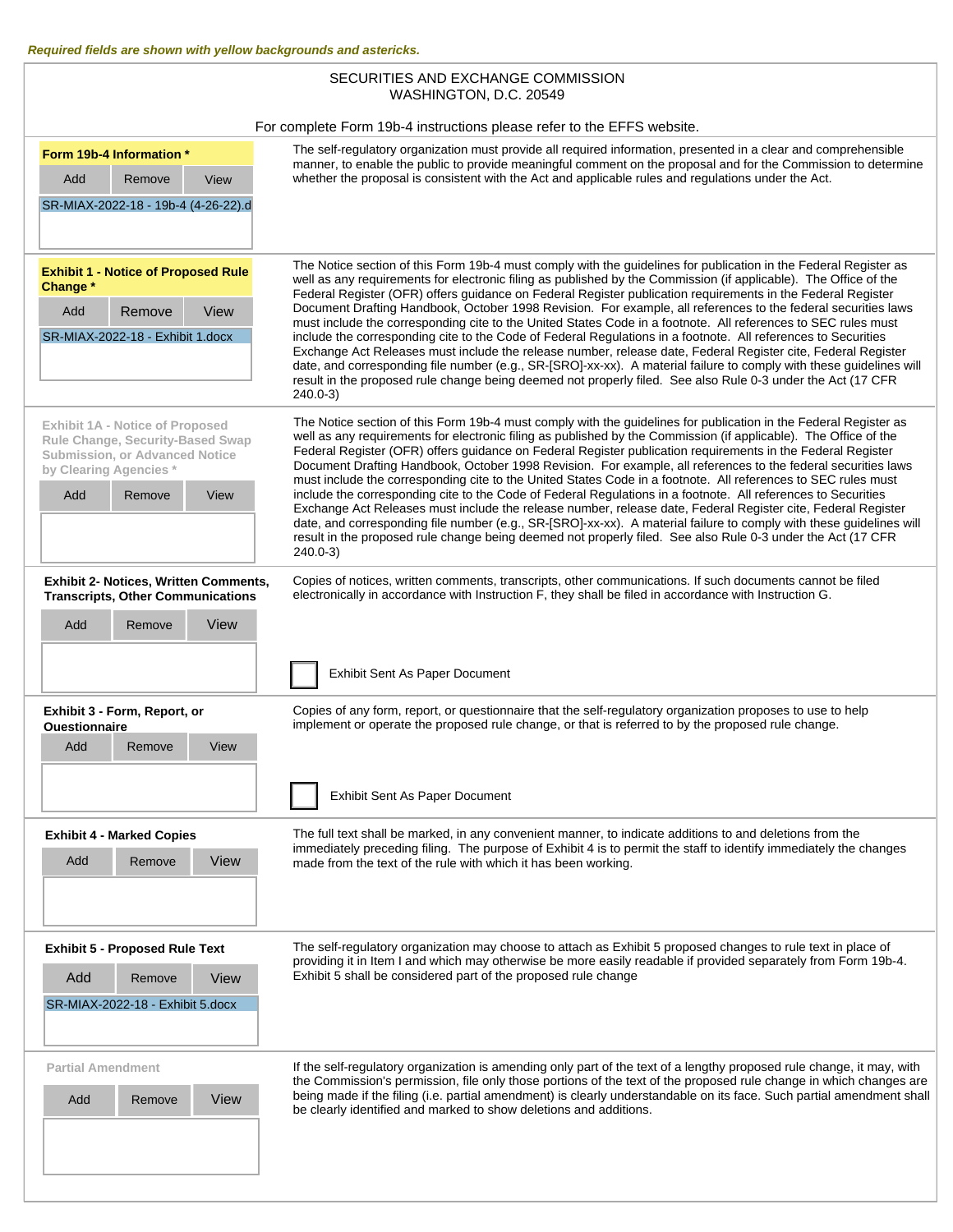## **1. Text of the Proposed Rule Change**

(a) Miami International Securities Exchange, LLC ("MIAX" or "Exchange"), pursuant to the provisions of Section [1](#page-2-0)9(b)(1) of the Securities Exchange Act of 1934 ("Act")<sup>1</sup> and Rule 19b-4 thereunder,[2](#page-2-1) proposes to amend the MIAX Options Fee Schedule ("Fee Schedule").

A notice of the proposed rule change for publication in the Federal Register is attached hereto as Exhibit 1, and a copy of the applicable section of the proposed Fee Schedule is attached hereto as Exhibit 5.

(b) Not applicable.

(c) Not applicable.

# **2. Procedures of the Self-Regulatory Organization**

The proposed rule change was approved by the Chief Executive Officer of the Exchange or his designee pursuant to authority delegated by the MIAX Board of Directors on January 28, 2021. Exchange staff will advise the Board of Directors of any action taken pursuant to delegated authority. No other action by the Exchange is necessary for the filing of the proposed rule change.

Questions and comments on the proposed rule change may be directed to Michael Slade, AVP, Associate Counsel, at (609) 897-8499.

# **3. Self-Regulatory Organization's Statement of the Purpose of, and Statutory Basis for, the Proposed Rule Change**

a. Purpose

<span id="page-2-0"></span> $\overline{a}$  $1 \quad 15 \text{ U.S.C. } 78 \text{s(b)}(1).$ 

<span id="page-2-1"></span><sup>2</sup> 17 CFR 240.19b-4.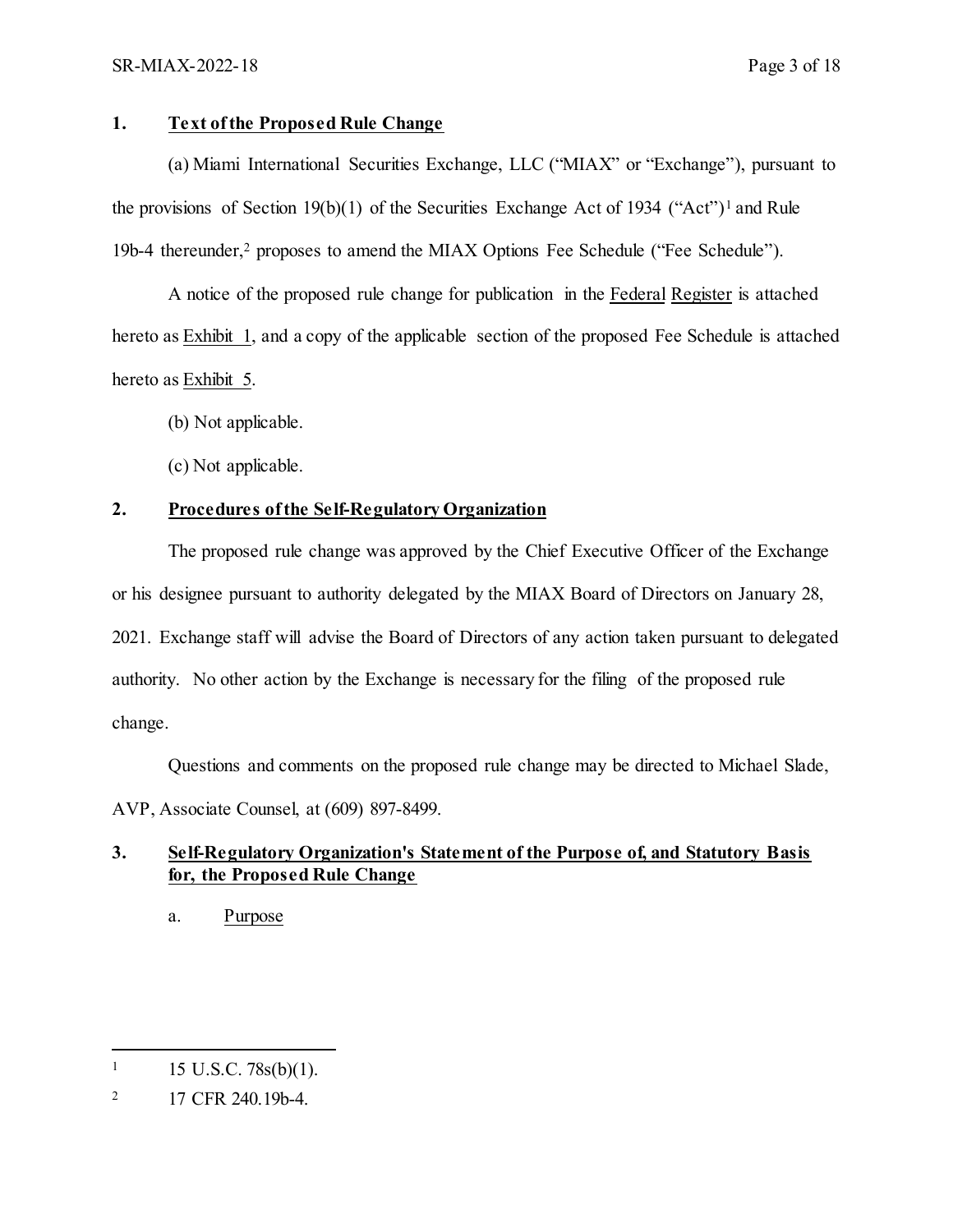$\overline{a}$ 

The Exchange proposes to amend footnote 14 referenced in Section 1)a)iii) of the Fee Schedule to amend the list of MIAX Select Symbols<sup>[3](#page-3-0)</sup> contained in the Priority Customer Rebate Program ("PCRP")<sup>[4](#page-3-1)</sup> to remove symbol "AIG," (American International Group, Inc.) from the Select Symbols list.

The Exchange initially created the list of MIAX Select Symbols on March 1, 2014,<sup>[5](#page-3-2)</sup> and has added and removed option classes from that list since that time.<sup>[6](#page-3-3)</sup> Select Symbols are rebated slightly higher in certain PCRP tiers and segment than non-Select Symbols. The Exchange notes that historically, Select Symbols generally include a subset of classes of options that are included in the Penny Interval Program, an industry-wide program that provides for the quoting and

<span id="page-3-1"></span><sup>4</sup> See section 1)a)iii) of the Fee Schedule for a complete description of the PCRP.

<span id="page-3-0"></span><sup>&</sup>lt;sup>3</sup> The term "MIAX Select Symbols" means options overlying AAL, AAPL, AIG, AMAT, AMD, AMZN, BA, BABA, BB, BIDU, BP, C, CAT, CLF, CVX, DAL, EBAY, EEM, FB, FCX, GE, GILD, GLD, GM, GOOGL, GPRO, HAL, INTC, IWM, JNJ, JPM, KMI, KO, MO, MRK, NFLX, NOK, ORCL, PBR, PFE, PG, QCOM, QQQ, RIG, SPY, T, TSLA, USO, VALE, WBA, WFC, WMB, X, XHB, XLE, XLF, XLP, XOM and XOP.

<span id="page-3-2"></span><sup>5</sup> See Securities Exchange Act Release No. 71700 (March 12, 2014), 79 FR 15188 (March 18, 2014) (SR-MIAX-2014-13).

<span id="page-3-3"></span><sup>6</sup> See Securities Exchange Act Release Nos. 89530 (August 12, 2020), 85 FR 50845 (August 18, 2020) (SR-MIAX-2020-26); 88850 (May 11, 2020), 85 FR 29497 (May 15, 2020) (SR-MIAX-2020-09); 87964 (January 14, 2020), 85 FR 3435 (January 21, 2020) (SR-MIAX-2020-01); 87790 (December 18, 2019), 84 FR 71037 (December 26, 2019) (SR-MIAX-2019-49); 85314 (March 14, 2019), 84 FR 10359 (March 20, 2019) (SR-MIAX-2019-07; 81998 (November 2, 2017), 82 FR 51897 (November 8, 2017) (SR-MIAX-2017-45); 81019 (June 26, 2017), 82 FR 29962 (June 30, 2017) (SR-MIAX-2017- 29); 79301 (November 14, 2016), 81 FR 81854 (November 18, 2016) (SR-MIAX-2016- 42); 74291 (February 18, 2015), 80 FR 9841 (February 24, 2015) (SR-MIAX-2015-09); 74288 (February 18, 2015), 80 FR 9837 (February 24, 2015) (SR-MIAX-2015-08); 73328 (October 9, 2014), 79 FR 62230 (October 16, 2014) (SR-MIAX-2014-50); 72567 (July 8, 2014), 79 FR 40818 (July 14, 2014) (SR-MIAX-2014-34); 72356 (June 10, 2014), 79 FR 34384 (June 16, 2014) (SR-MIAX-2014-26); 71700 (March 12, 2014), 79 FR 15188 (March 18, 2014) (SR-MIAX-2014-13).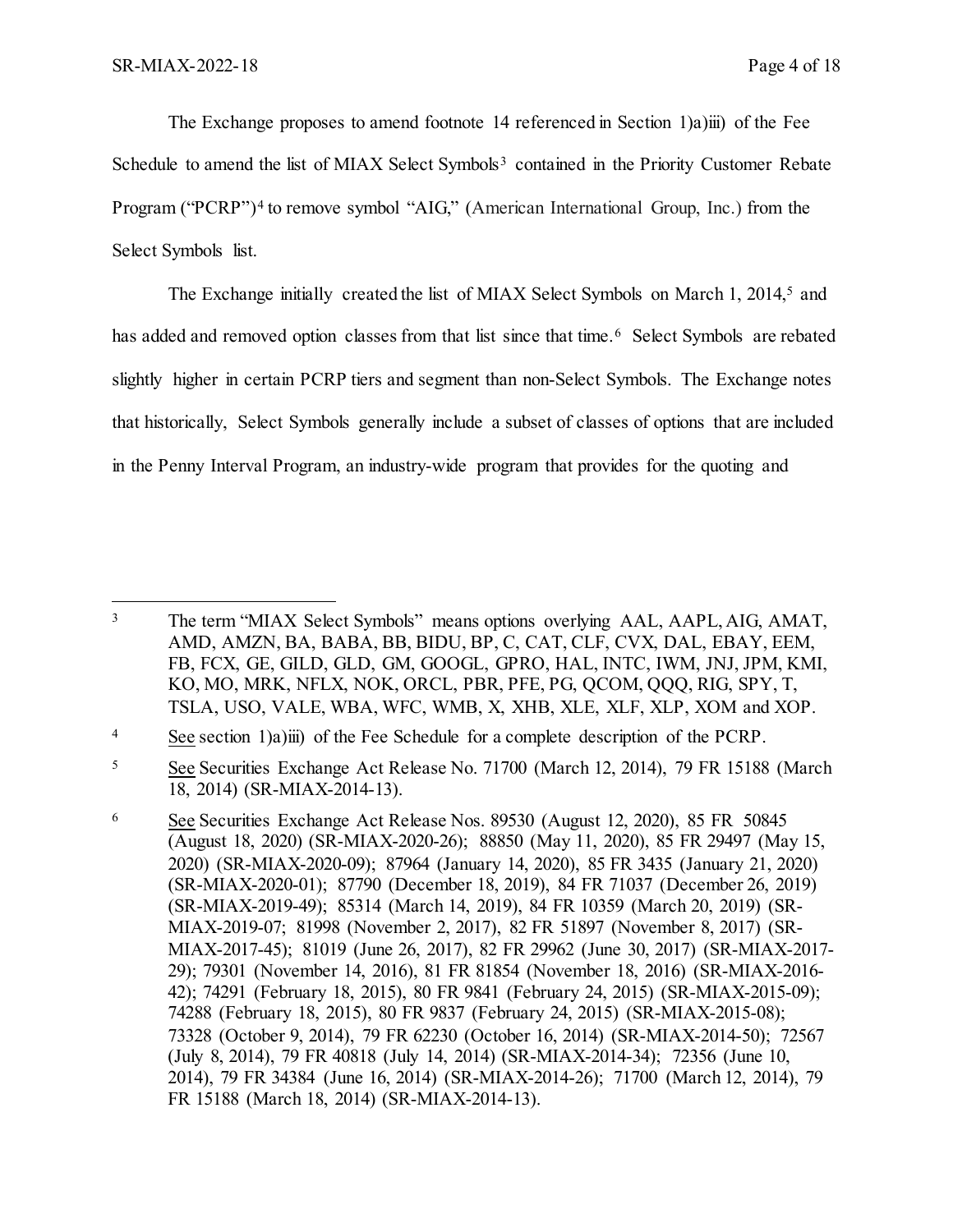trading of certain option classes in penny increments (the "Penny Program"). [7](#page-4-0) The Penny Program allows the quoting and trading of certain option classes in minimum increments of \$0.01 for all series in such option classes with a price of less than \$3.00; and in minimum increments of \$0.05 for all series in such option classes with a price of \$3.00 or higher. The Penny Program was initiated as a pilot program at the then existing option exchanges in January 2007, [8](#page-4-1) was made a permanent program in 2020, and currently includes more than 300 of the most actively traded option classes.

On March 31, 2022, the Exchange issued an alert that the Select symbol "AIG" would no longer be included in the Penny Program industry-wide as of April 1, 2022.<sup>[9](#page-4-2)</sup> Accordingly, for business and competitive reasons, the Exchange proposes to amend the Fee Schedule to remove the symbol "AIG" from the list of MIAX Select Symbols contained in the PCRP as that Select Symbol is no longer in the Penny Program.

#### Implementation

The proposed change is effective beginning May 1, 2022.

#### b. Statutory Basis

<span id="page-4-0"></span> $\overline{a}$ <sup>7</sup> See Securities Exchange Act Release No. 88988 (June 2, 2020), 85 FR 35153 (June 8, 2020) (SR-MIAX-2020-13). See also Exchange Rule 510(c).

<span id="page-4-1"></span><sup>8</sup> See Securities Exchange Act Release Nos. 55154 (January 23, 2007), 72 FR 4743 (February 1, 2007) (SR-CBOE-2006-92); 55161 (January 24, 2007), 72 FR 4754 (February 1, 2007) (SR-ISE-2006-62); 54886 (December 6, 2006), 71 FR 74979 (December 13, 2006) (SR-Phlx-2006-74); 54590 (October 12, 2006), 71 FR 61525 (October 18, 2006) (SR-NYSEArca-2006-73); and 54741 (November 9, 2006), 71 FR 67176 (November 20, 2006) (SR-Amex-2006-106).

<span id="page-4-2"></span><sup>9</sup> See MIAX Listing Alert (March 31, 2022), available at [https://www.miaxoptions.com/alerts/2022/03/31/miax-exchange-group-options-markets](https://www.miaxoptions.com/alerts/2022/03/31/miax-exchange-group-options-markets-option-classes-be-removed-penny-interval)[option-classes-be-removed-penny-interval.](https://www.miaxoptions.com/alerts/2022/03/31/miax-exchange-group-options-markets-option-classes-be-removed-penny-interval)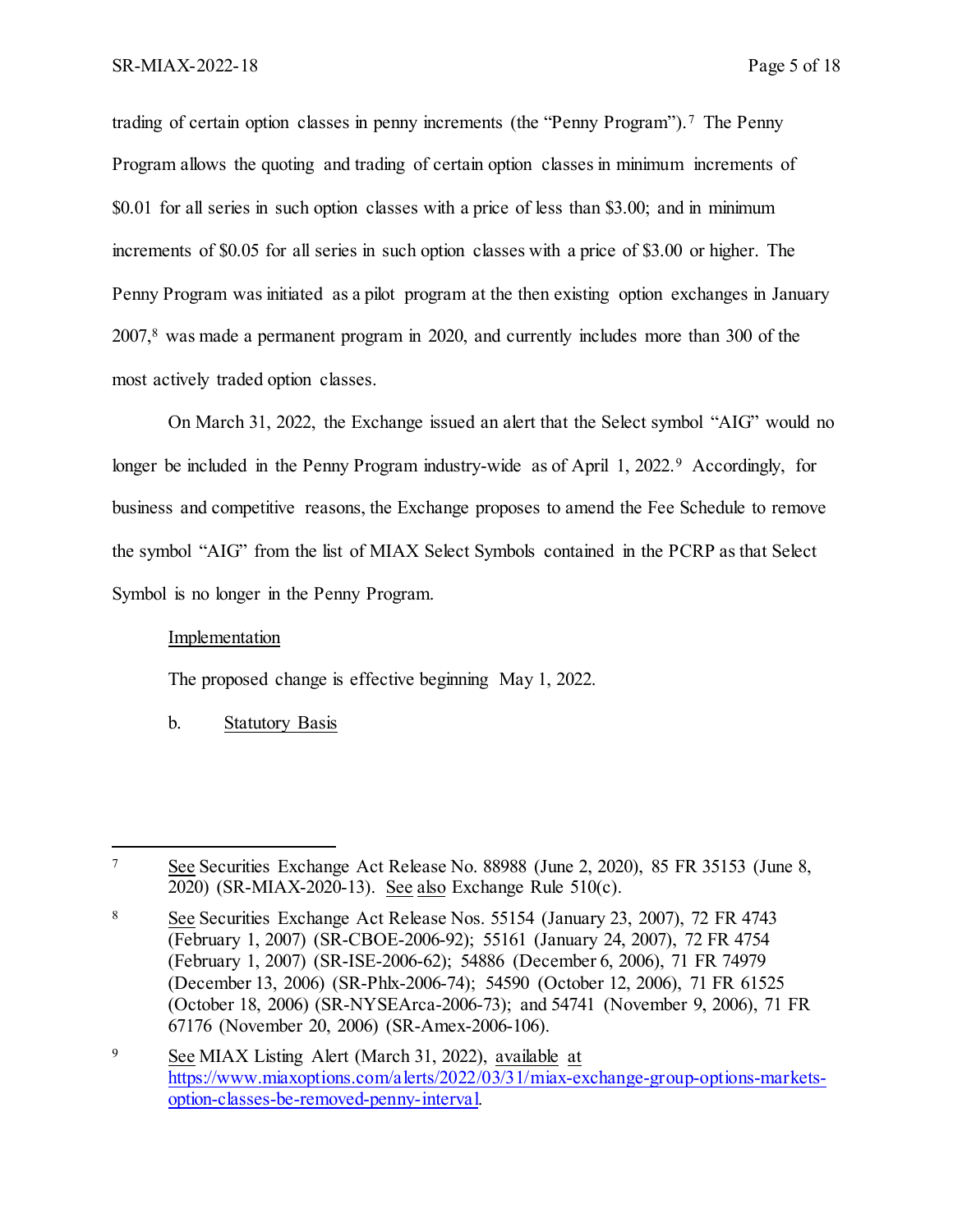The Exchange believes that its proposal to amend its Fee Schedule is consistent with Section 6(b) of the Act<sup>[10](#page-5-0)</sup> in general, and furthers the objectives of Section 6(b)(4) of the Act<sup>[11](#page-5-1)</sup> in particular, in that it is an equitable allocation of reasonable fees and other charges among its members and issuers and other persons using its facilities. The Exchange also believes the proposal furthers the objectives of Section 6(b)(5) of the Act in that it is designed to promote just and equitable principles of trade, to remove impediments to and perfect the mechanism of a free and open market and a national market system, and, in general to protect investors and the public interest and is not designed to permit unfair discrimination between customers, issuers, brokers and dealers.

The Exchange believes the proposal to remove the symbol "AIG" from the list of MIAX Select Symbols contained in the PCRP is consistent with Section 6(b)(4) of the Act because the proposed change will allow for continued benefit to investors by providing them an updated list of MIAX Select Symbols contained in the PCRP on the Fee Schedule.

The Exchange believes that the proposal to amend an option class that qualifies for the credit for transactions in MIAX Select Symbols is fair, equitable and not unreasonably discriminatory. The Exchange believes that the PCRP itself is reasonably designed because it incentivizes providers of Priority Customer<sup>[12](#page-5-2)</sup> order flow to send that Priority Customer order flow to the Exchange in order to receive a credit in a manner that enables the Exchange to improve its overall competitiveness and strengthen its market quality for all market participants.

l

<span id="page-5-0"></span><sup>10</sup> 15 U.S.C. 78f(b).

<span id="page-5-1"></span> $11 \qquad 15 \text{ U.S.C. } 78f(b)(4) \text{ and } (5).$ 

<span id="page-5-2"></span><sup>&</sup>lt;sup>12</sup> The term "Priority Customer" means a person or entity that (i) is not a broker or dealer in securities, and (ii) does not place more than 390 orders in listed options per day on average during a calendar month for its own beneficial account(s). See Exchange Rule 100.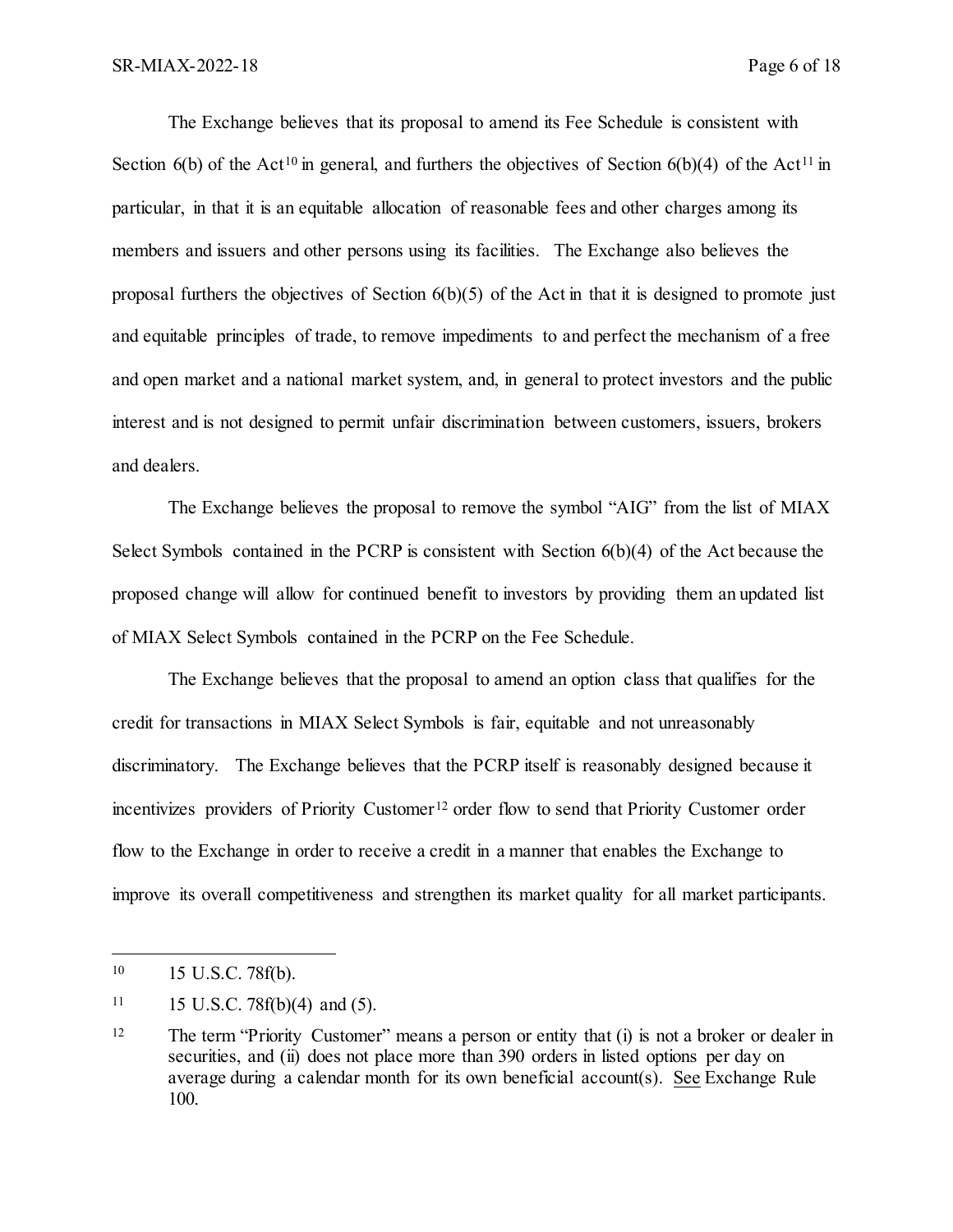The Exchange believes the PCRP, which provides increased incentives in certain tiers in high volume select symbols, is also reasonably designed to increase the competitiveness of the Exchange with other options exchanges that also offer increased incentives to higher volume symbols.

The Exchange also believes that its proposal is consistent with Section 6(b)(5) of the Act because it will apply equally to all similarly situated Priority Customer orders in MIAX Select Symbols in the PCRP. All similarly situated Priority Customer orders in MIAX Select Symbols are subject to the same rebate schedule, and access to the Exchange is offered on terms that are not unfairly discriminatory.

#### **4. Self-Regulatory Organization's Statement on Burden on Competition**

The Exchange does not believe that the proposed rule change will result in any burden on competition that is not necessary or appropriate in furtherance of the purposes of the Act. The proposed rule change should enable the Exchange to continue to attract and compete for order flow with other exchanges. Notwithstanding the removal of the symbol "AIG" from the Select Symbols list, the Exchange's rebates remain highly competitive with those of other exchanges, and therefore should enable the Exchange to continue to attract and compete for order flow with other exchanges which offer comparable rebates for particular symbols. The Exchange notes that it operates in a highly competitive market in which market participants can readily favor competing venues if they deem fee levels at a particular venue to be excessive. In such an environment, the Exchange must continually adjust its fees and rebates to remain competitive with other exchanges and to attract order flow.

Further, the Exchange does not believe that its proposal to delete the symbol "AIG" from the list of MIAX Select Symbols contained in the PCRP will result in any burden on intra-market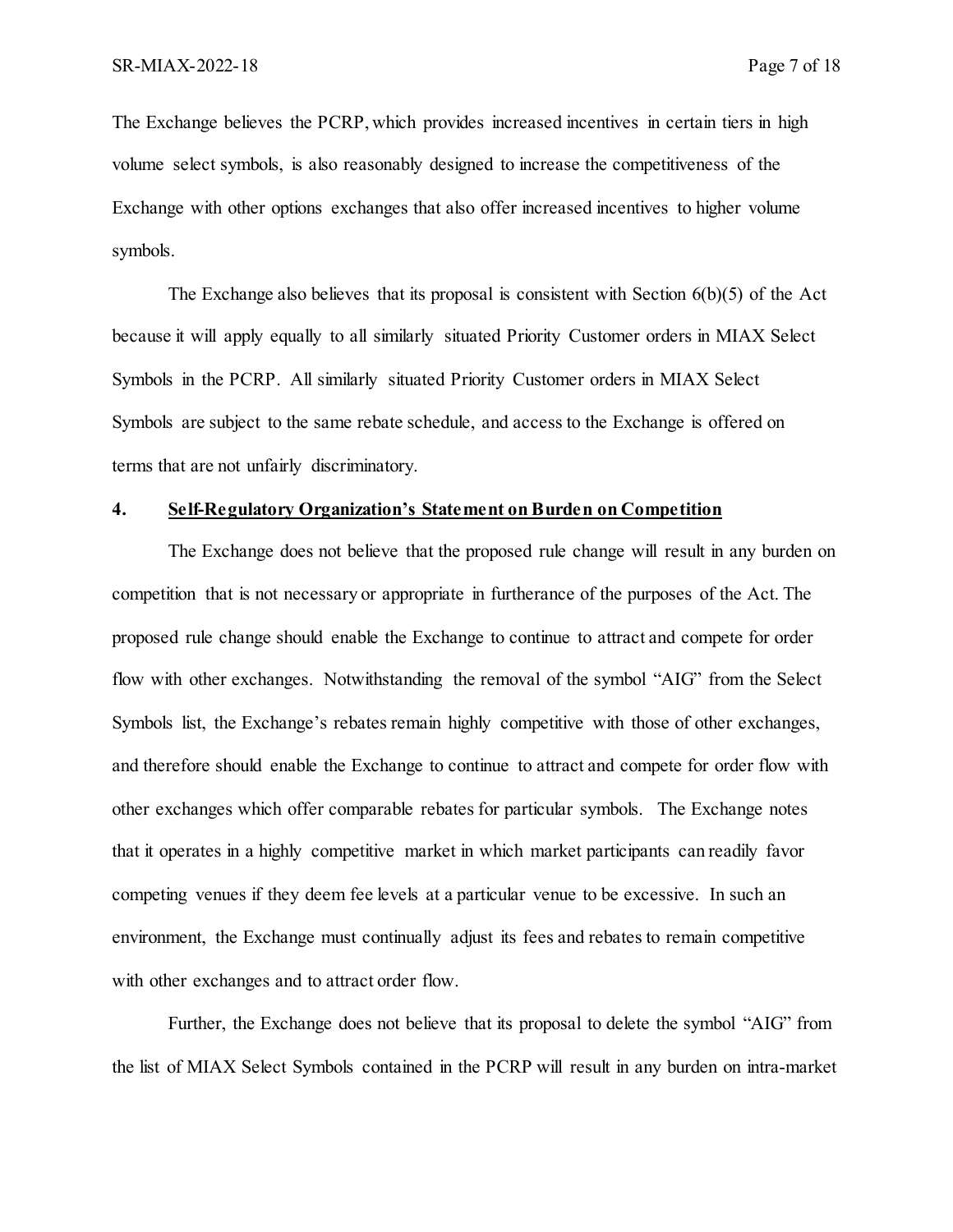or inter-market competition that is not necessary or appropriate in furtherance of the purposes of the Act. This proposed change is a not a competitive proposal but rather is designed to update the list of MIAX Select Symbols contained in the PCRP in order to avoid potential confusion on the part of market participants and other competing options exchanges.

# **5. Self-Regulatory Organization's Statement on Comments on the Proposed Rule Change Received from Members, Participants, or Others**

No written comments were either solicited or received.

#### **6. Extension of Time Period for Commission Action**

Not applicable.

# **7. Basis for Summary Effectiveness Pursuant to Section 19(b)(3) or for Accelerated Effectiveness Pursuant to Section 19(b)(2)**

Pursuant to Section 19(b)(3)(A)(ii) of the Act,<sup>13</sup> and Rule 19b-4(f)(2) thereunder<sup>[14](#page-7-1)</sup> the

Exchange has designated this proposal as establishing or changing a due, fee, or other charge

imposed on any person, whether or not the person is a member of the self-regulatory

organization, which renders the proposed rule change effective upon filing.

## **8. Proposed Rule Change Based on Rules of Another Self-Regulatory Organization or of the Commission**

Not applicable.

# **9. Security-Based Swap Submissions Filed Pursuant to Section 3C of the Act**

Not applicable.

# **10. Advance Notices Filed Pursuant to Section 806(e) of the Payment, Clearing and Settlement Supervision Act**

Not applicable.

 $\overline{a}$ 

<span id="page-7-0"></span><sup>13 15</sup> U.S.C. 78s(b)(3)(A)(ii).

<span id="page-7-1"></span><sup>14</sup> 17 CFR 240.19b-4.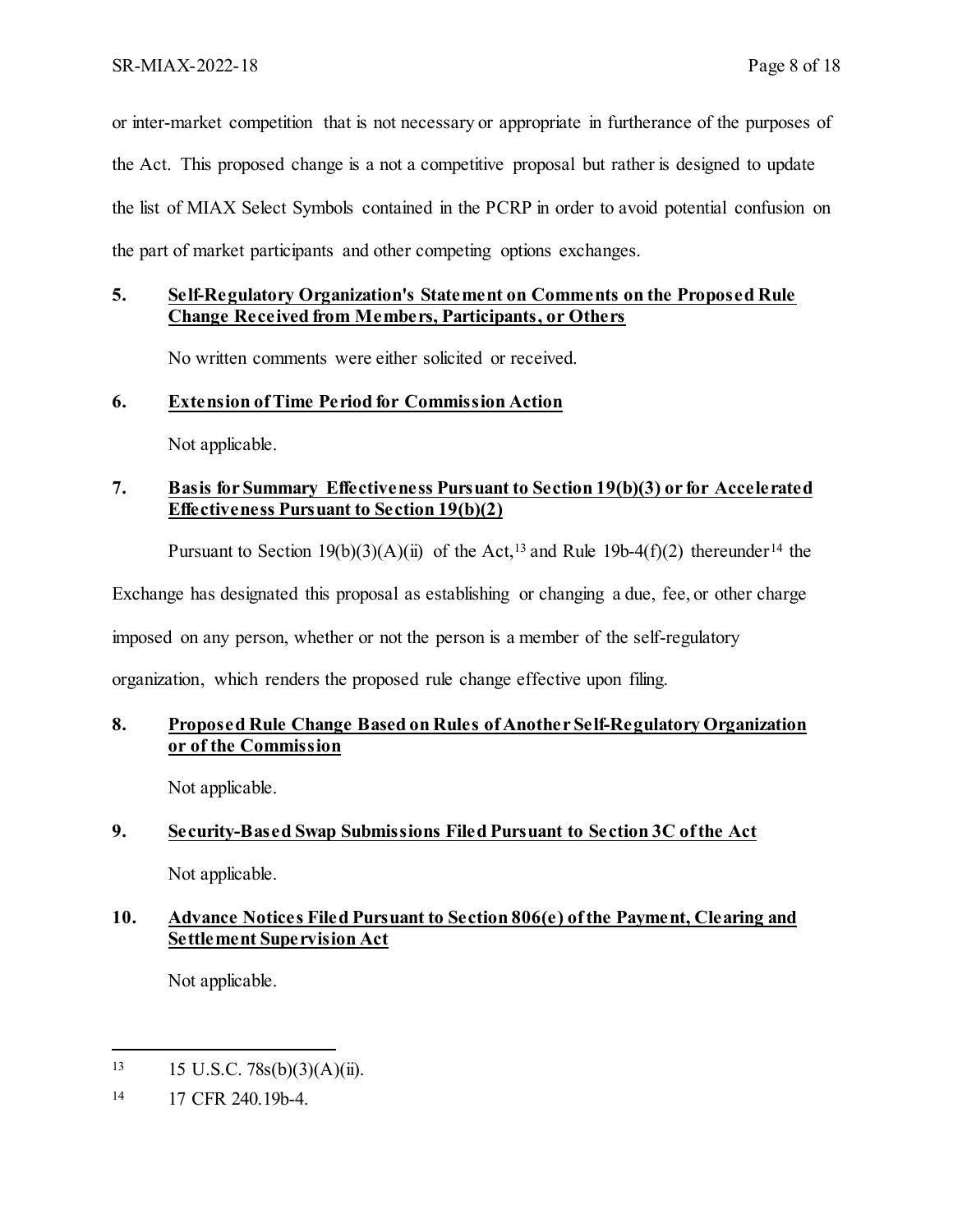# **11. Exhibits**

- 1. Notice of proposed rule for publication in the Federal Register.
- 5. Applicable section of the Fee Schedule.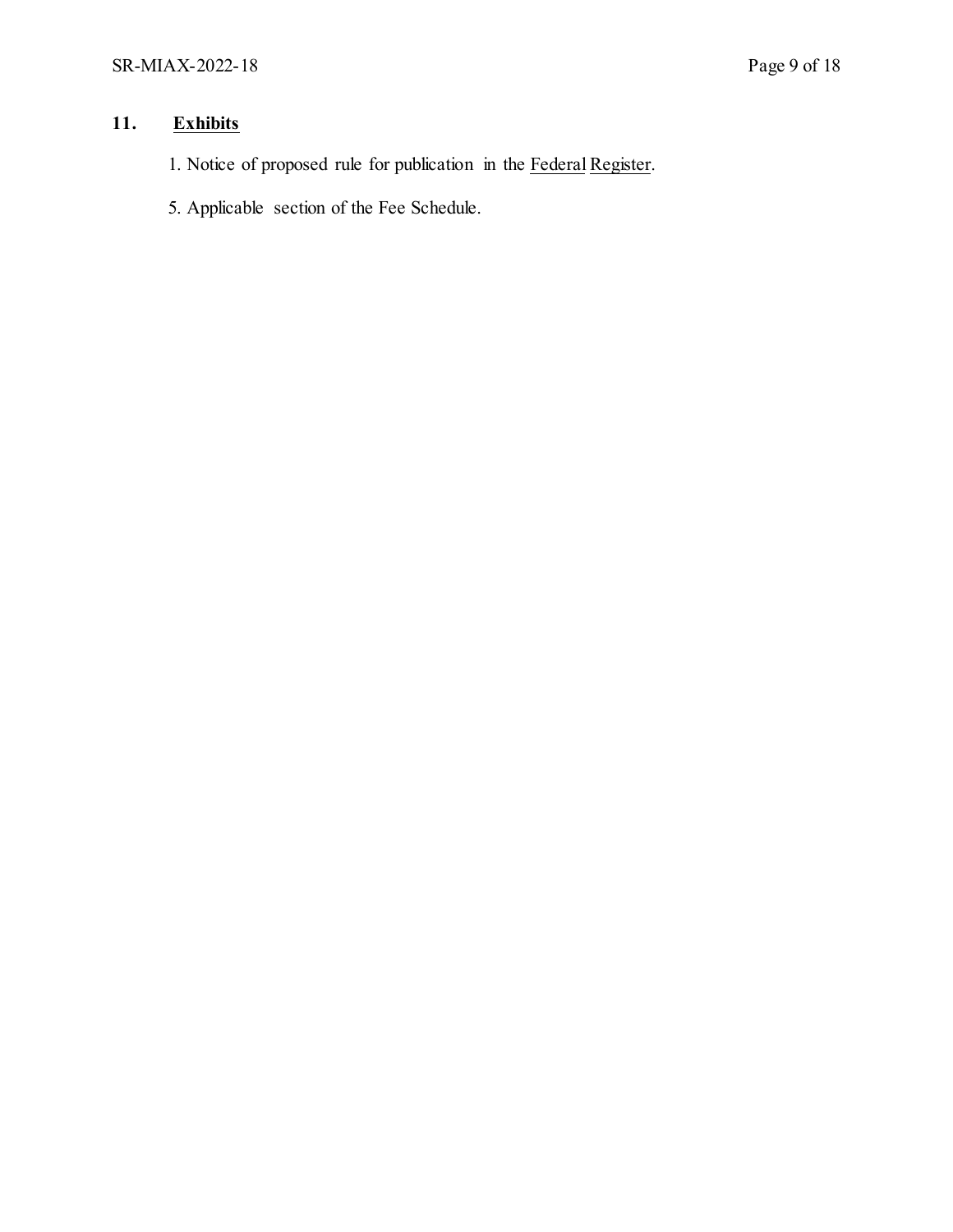## **EXHIBIT 1**

# SECURITIES AND EXCHANGE COMMISSION (Release No. 34- ; File No. SR-MIAX-2022-18)

## April\_\_\_\_\_\_\_, 2022

Self-Regulatory Organizations: Notice of Filing and Immediate Effectiveness of a Proposed Rule Change by Miami International Securities Exchange LLC to Amend Its Fee Schedule

Pursuant to the provisions of Section 19(b)(1) of the Securities Exchange Act of 1934

 $("Act")<sup>1</sup>$  $("Act")<sup>1</sup>$  $("Act")<sup>1</sup>$  and Rule 19b-4 thereunder,<sup>2</sup> notice is hereby given that on April 29, 2022, Miami

International Securities Exchange LLC ("MIAX" or "Exchange") filed with the Securities and

Exchange Commission ("Commission") a proposed rule change as described in Items I, II, and

III below, which Items have been prepared by the Exchange. The Commission is publishing this

notice to solicit comments on the proposed rule change from interested persons.

# I. Self-Regulatory Organization's Statement of the Terms of Substance of the Proposed Rule Change

The Exchange is filing a proposal to amend the MIAX Options Fee Schedule (the "Fee

Schedule").

The text of the proposed rule change is available on the Exchange's website at [http://www.miaxoptions.com/rule-filings,](http://www.miaxoptions.com/rule-filings) at MIAX's principal office, and at the Commission's Public Reference Room.

# II. Self-Regulatory Organization's Statement of the Purpose of, and Statutory Basis for, the Proposed Rule Change

In its filing with the Commission, the Exchange included statements concerning the purpose of and basis for the proposed rule change and discussed any comments it received on the proposed rule change. The text of these statements may be examined at the places specified

<span id="page-9-0"></span> $\overline{a}$  $1 \quad 15 \text{ U.S.C. } 78 \text{s(b)}(1).$ 

<span id="page-9-1"></span><sup>&</sup>lt;sup>2</sup> 17 CFR 240.19b-4.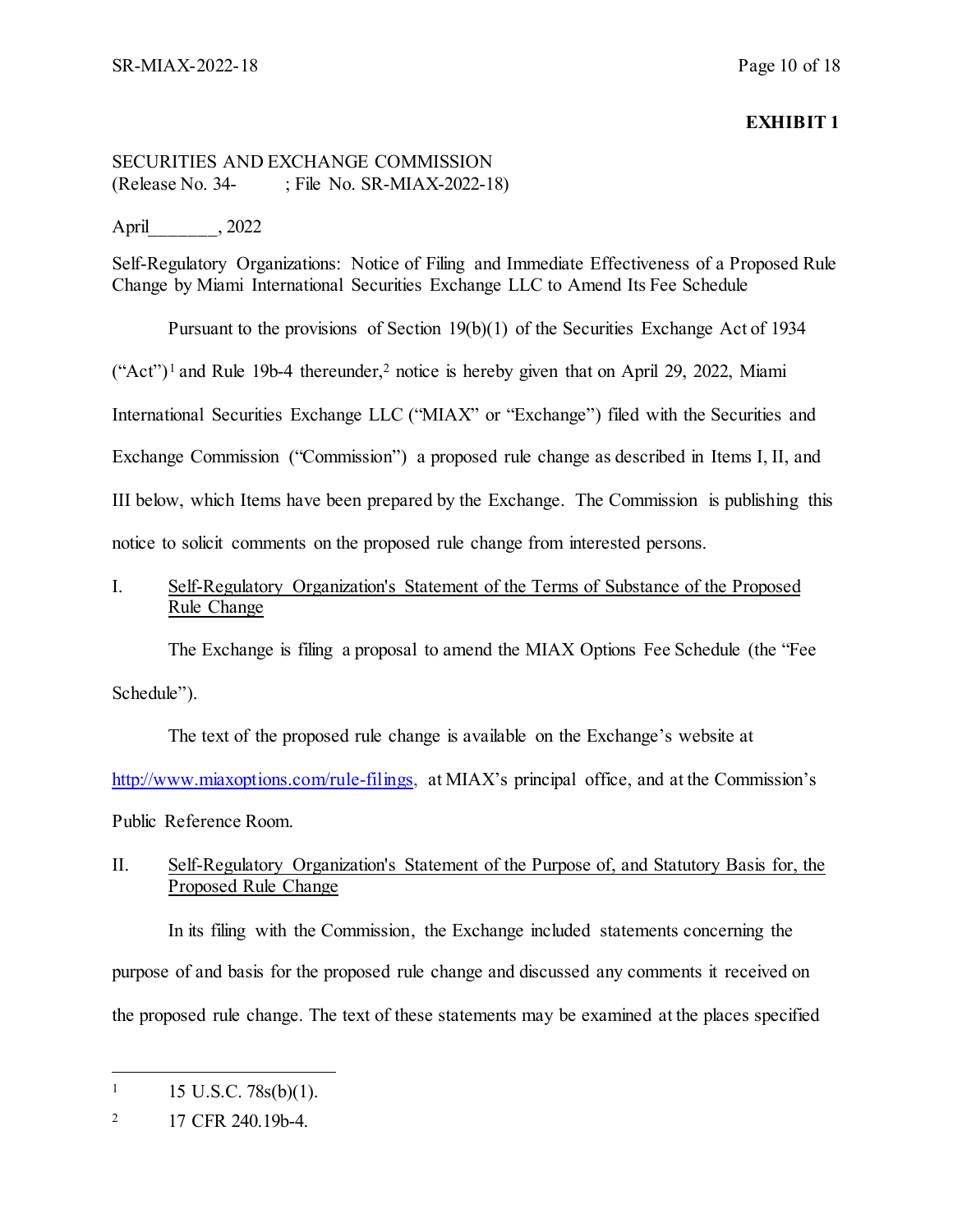in Item IV below. The Exchange has prepared summaries, set forth in sections A, B, and C below, of the most significant aspects of such statements.

- A. Self-Regulatory Organization's Statement of the Purpose of, and Statutory Basis for, the Proposed Rule Change
	- 1**.** Purpose

The Exchange proposes to amend footnote 14 referenced in Section 1)a)iii) of the Fee

Schedule to amend the list of MIAX Select Symbols<sup>[3](#page-10-0)</sup> contained in the Priority Customer Rebate

Program ("PCRP")<sup>[4](#page-10-1)</sup> to remove symbol "AIG," (American International Group, Inc.) from the

Select Symbols list.

The Exchange initially created the list of MIAX Select Symbols on March 1, 2014,<sup>[5](#page-10-2)</sup> and

has added and removed option classes from that list since that time.<sup>[6](#page-10-3)</sup> Select Symbols are rebated

slightly higher in certain PCRP tiers and segment than non-Select Symbols. The Exchange notes

<span id="page-10-0"></span> $\overline{a}$ <sup>3</sup> The term "MIAX Select Symbols" means options overlying AAL, AAPL, AIG, AMAT, AMD, AMZN, BA, BABA, BB, BIDU, BP, C, CAT, CLF, CVX, DAL, EBAY, EEM, FB, FCX, GE, GILD, GLD, GM, GOOGL, GPRO, HAL, INTC, IWM, JNJ, JPM, KMI, KO, MO, MRK, NFLX, NOK, ORCL, PBR, PFE, PG, QCOM, QQQ, RIG, SPY, T, TSLA, USO, VALE, WBA, WFC, WMB, X, XHB, XLE, XLF, XLP, XOM and XOP.

<span id="page-10-1"></span><sup>4</sup> See section 1)a)iii) of the Fee Schedule for a complete description of the PCRP.

<span id="page-10-2"></span><sup>5</sup> See Securities Exchange Act Release No. 71700 (March 12, 2014), 79 FR 15188 (March 18, 2014) (SR-MIAX-2014-13).

<span id="page-10-3"></span><sup>6</sup> See Securities Exchange Act Release Nos. 89530 (August 12, 2020), 85 FR 50845 (August 18, 2020) (SR-MIAX-2020-26); 88850 (May 11, 2020), 85 FR 29497 (May 15, 2020) (SR-MIAX-2020-09); 87964 (January 14, 2020), 85 FR 3435 (January 21, 2020) (SR-MIAX-2020-01); 87790 (December 18, 2019), 84 FR 71037 (December 26, 2019) (SR-MIAX-2019-49); 85314 (March 14, 2019), 84 FR 10359 (March 20, 2019) (SR-MIAX-2019-07; 81998 (November 2, 2017), 82 FR 51897 (November 8, 2017) (SR-MIAX-2017-45); 81019 (June 26, 2017), 82 FR 29962 (June 30, 2017) (SR-MIAX-2017- 29); 79301 (November 14, 2016), 81 FR 81854 (November 18, 2016) (SR-MIAX-2016- 42); 74291 (February 18, 2015), 80 FR 9841 (February 24, 2015) (SR-MIAX-2015-09); 74288 (February 18, 2015), 80 FR 9837 (February 24, 2015) (SR-MIAX-2015-08); 73328 (October 9, 2014), 79 FR 62230 (October 16, 2014) (SR-MIAX-2014-50); 72567 (July 8, 2014), 79 FR 40818 (July 14, 2014) (SR-MIAX-2014-34); 72356 (June 10, 2014), 79 FR 34384 (June 16, 2014) (SR-MIAX-2014-26); 71700 (March 12, 2014), 79 FR 15188 (March 18, 2014) (SR-MIAX-2014-13).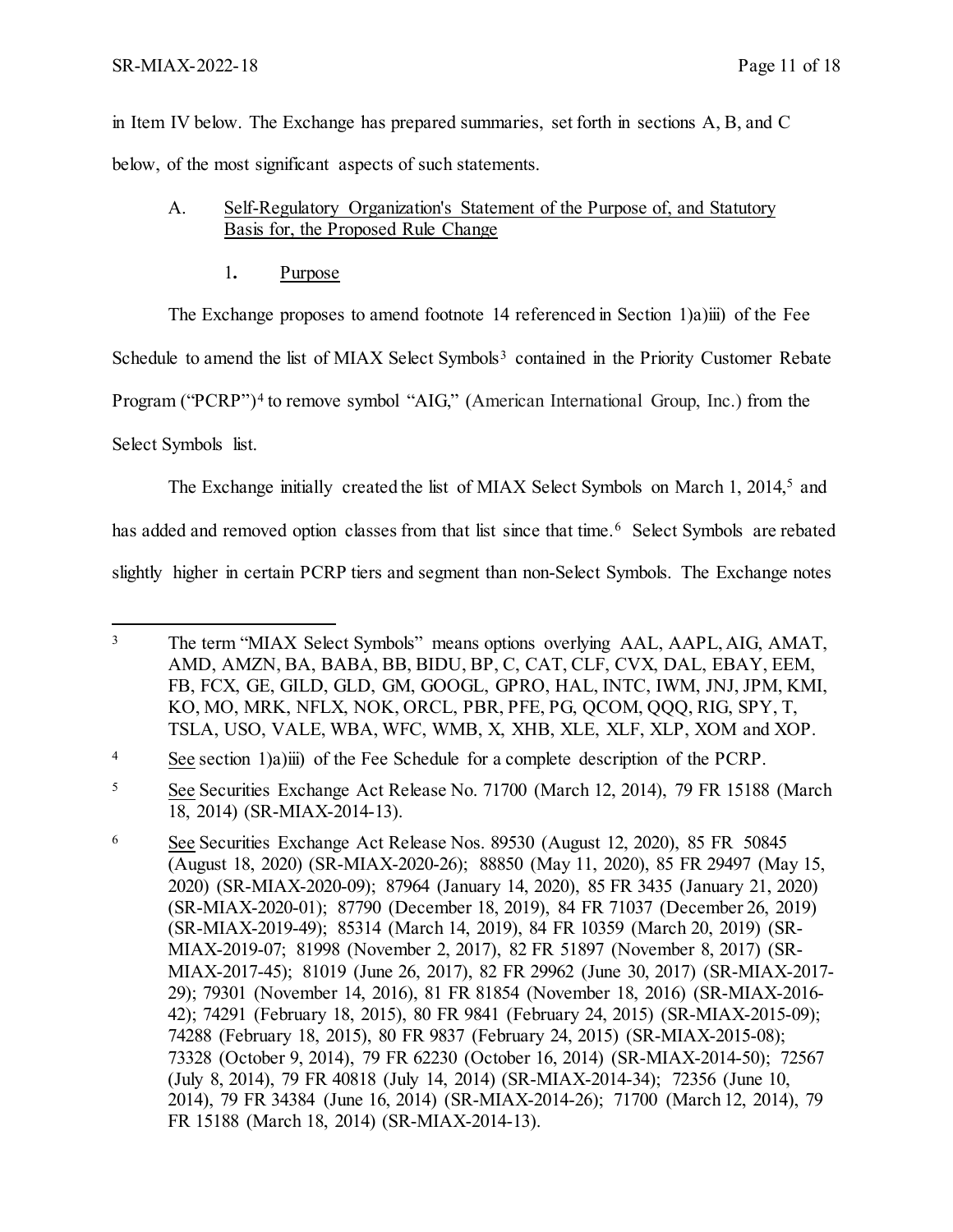that historically, Select Symbols generally include a subset of classes of options that are included in the Penny Interval Program, an industry-wide program that provides for the quoting and trading of certain option classes in penny increments (the "Penny Program"). [7](#page-11-0) The Penny Program allows the quoting and trading of certain option classes in minimum increments of \$0.01 for all series in such option classes with a price of less than \$3.00; and in minimum increments of \$0.05 for all series in such option classes with a price of \$3.00 or higher. The Penny Program was initiated as a pilot program at the then existing option exchanges in January 2007, [8](#page-11-1) was made a permanent program in 2020, and currently includes more than 300 of the most actively traded option classes.

On March 31, 2022, the Exchange issued an alert that the Select symbol "AIG" would no longer be included in the Penny Program industry-wide as of April 1, 2022.<sup>[9](#page-11-2)</sup> Accordingly, for business and competitive reasons, the Exchange proposes to amend the Fee Schedule to remove the symbol "AIG" from the list of MIAX Select Symbols contained in the PCRP as that Select Symbol is no longer in the Penny Program.

#### Implementation

l

The proposed change is effective beginning May 1, 2022.

<span id="page-11-0"></span><sup>7</sup> See Securities Exchange Act Release No. 88988 (June 2, 2020), 85 FR 35153 (June 8, 2020) (SR-MIAX-2020-13). See also Exchange Rule 510(c).

<span id="page-11-1"></span><sup>8</sup> See Securities Exchange Act Release Nos. 55154 (January 23, 2007), 72 FR 4743 (February 1, 2007) (SR-CBOE-2006-92); 55161 (January 24, 2007), 72 FR 4754 (February 1, 2007) (SR-ISE-2006-62); 54886 (December 6, 2006), 71 FR 74979 (December 13, 2006) (SR-Phlx-2006-74); 54590 (October 12, 2006), 71 FR 61525 (October 18, 2006) (SR-NYSEArca-2006-73); and 54741 (November 9, 2006), 71 FR 67176 (November 20, 2006) (SR-Amex-2006-106).

<span id="page-11-2"></span><sup>9</sup> See MIAX Listing Alert (March 31, 2022), available at [https://www.miaxoptions.com/alerts/2022/03/31/miax-exchange-group-options-markets](https://www.miaxoptions.com/alerts/2022/03/31/miax-exchange-group-options-markets-option-classes-be-removed-penny-interval)[option-classes-be-removed-penny-interval.](https://www.miaxoptions.com/alerts/2022/03/31/miax-exchange-group-options-markets-option-classes-be-removed-penny-interval)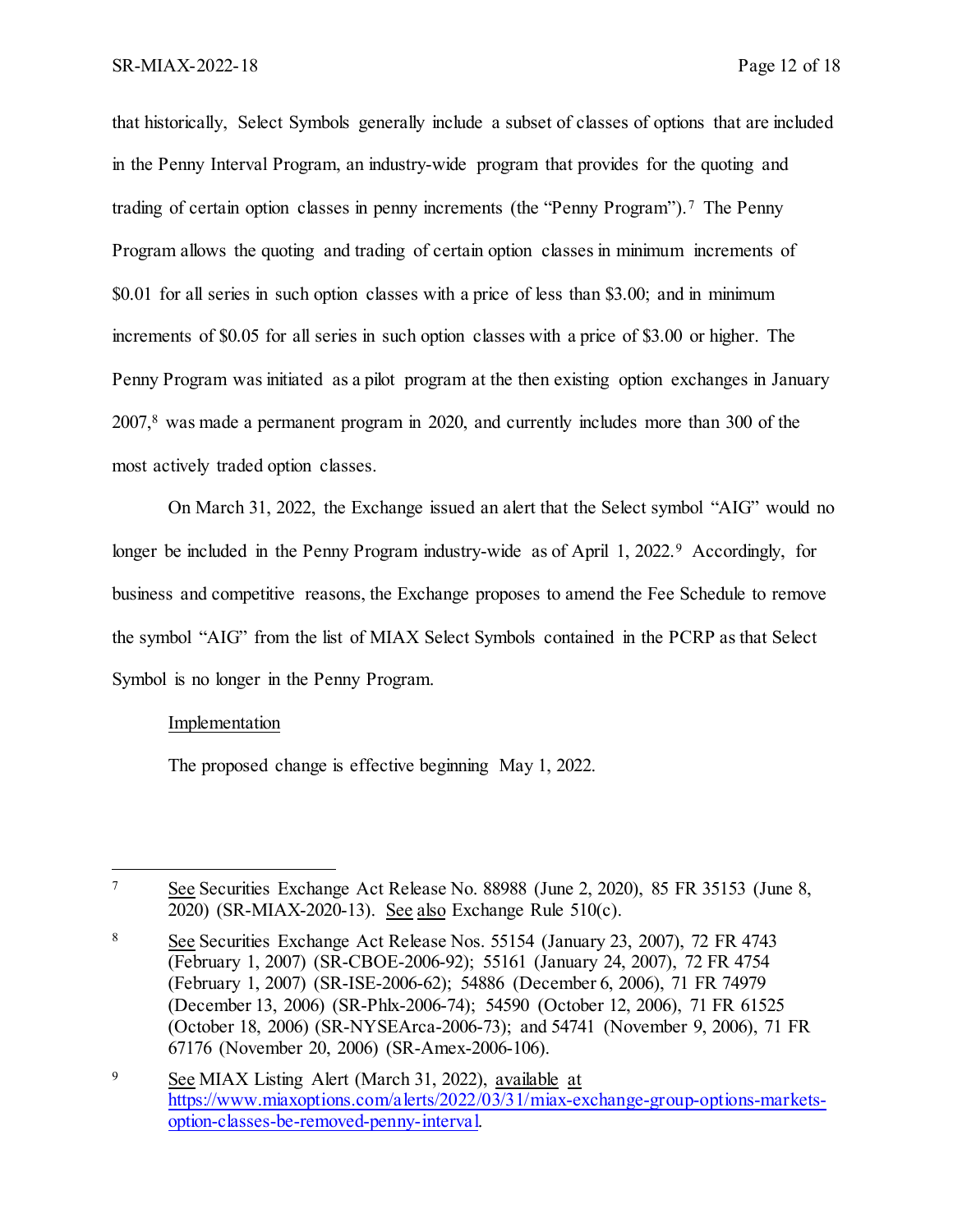#### 2. Statutory Basis

The Exchange believes that its proposal to amend its Fee Schedule is consistent with Section 6(b) of the Act<sup>[10](#page-12-0)</sup> in general, and furthers the objectives of Section 6(b)(4) of the Act<sup>[11](#page-12-1)</sup> in particular, in that it is an equitable allocation of reasonable fees and other charges among its members and issuers and other persons using its facilities. The Exchange also believes the proposal furthers the objectives of Section  $6(b)(5)$  of the Act in that it is designed to promote just and equitable principles of trade, to remove impediments to and perfect the mechanism of a free and open market and a national market system, and, in general to protect investors and the public interest and is not designed to permit unfair discrimination between customers, issuers, brokers and dealers.

The Exchange believes the proposal to remove the symbol "AIG" from the list of MIAX Select Symbols contained in the PCRP is consistent with Section 6(b)(4) of the Act because the proposed change will allow for continued benefit to investors by providing them an updated list of MIAX Select Symbols contained in the PCRP on the Fee Schedule.

The Exchange believes that the proposal to amend an option class that qualifies for the credit for transactions in MIAX Select Symbols is fair, equitable and not unreasonably discriminatory. The Exchange believes that the PCRP itself is reasonably designed because it incentivizes providers of Priority Customer<sup>[12](#page-12-2)</sup> order flow to send that Priority Customer order flow to the Exchange in order to receive a credit in a manner that enables the Exchange to

<span id="page-12-0"></span> $10\,$ 15 U.S.C. 78f(b).

<span id="page-12-1"></span> $11$  15 U.S.C. 78f(b)(4) and (5).

<span id="page-12-2"></span><sup>&</sup>lt;sup>12</sup> The term "Priority Customer" means a person or entity that (i) is not a broker or dealer in securities, and (ii) does not place more than 390 orders in listed options per day on average during a calendar month for its own beneficial account(s). See Exchange Rule 100.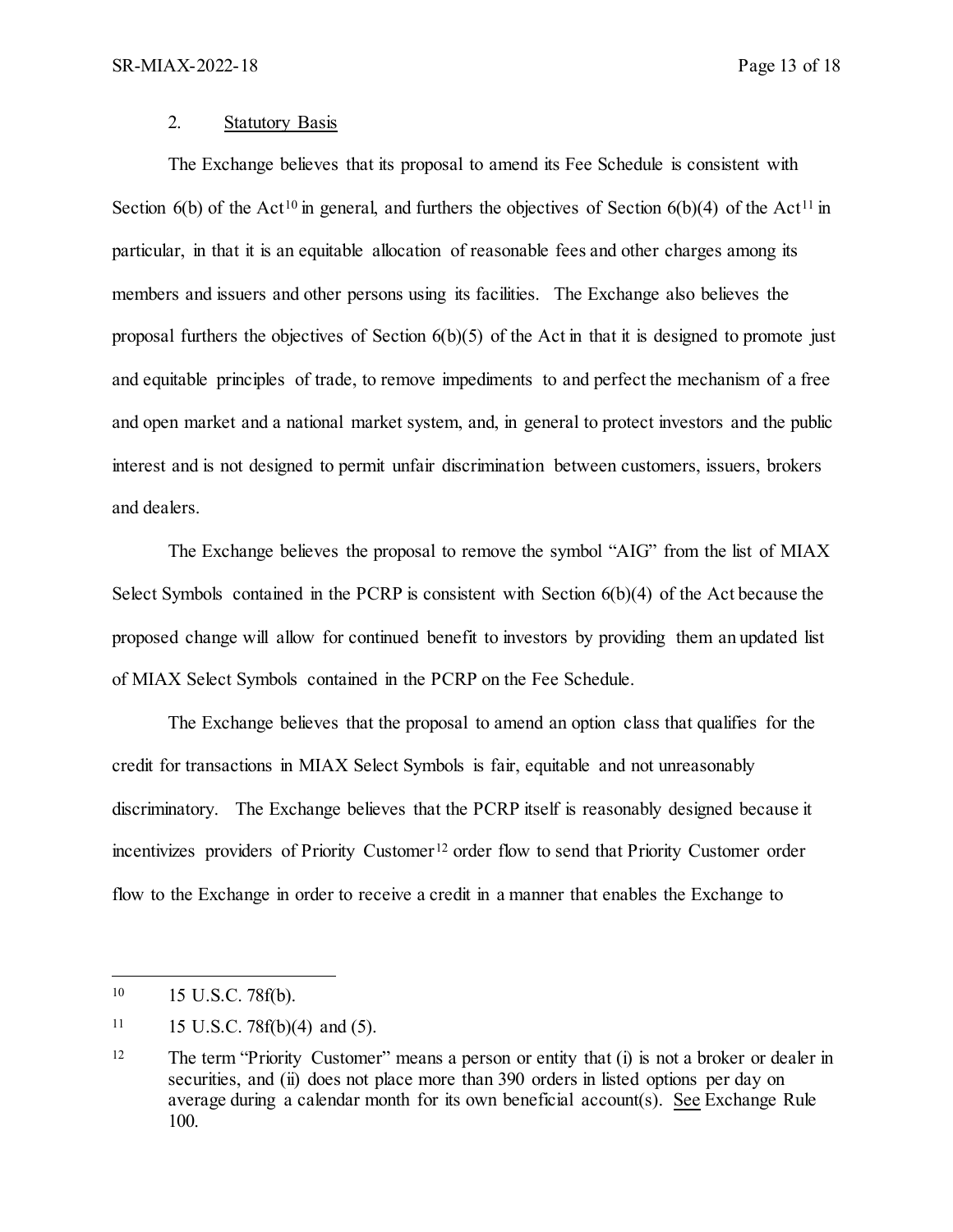improve its overall competitiveness and strengthen its market quality for all market participants. The Exchange believes the PCRP, which provides increased incentives in certain tiers in high volume select symbols, is also reasonably designed to increase the competitiveness of the Exchange with other options exchanges that also offer increased incentives to higher volume symbols.

The Exchange also believes that its proposal is consistent with Section  $6(b)(5)$  of the Act because it will apply equally to all similarly situated Priority Customer orders in MIAX Select Symbols in the PCRP. All similarly situated Priority Customer orders in MIAX Select Symbols are subject to the same rebate schedule, and access to the Exchange is offered on terms that are not unfairly discriminatory.

#### B. Self-Regulatory Organization's Statement on Burden on Competition

The Exchange does not believe that the proposed rule change will result in any burden on competition that is not necessary or appropriate in furtherance of the purposes of the Act. The proposed rule change should enable the Exchange to continue to attract and compete for order flow with other exchanges. Notwithstanding the removal of the symbol "AIG" from the Select Symbols list, the Exchange's rebates remain highly competitive with those of other exchanges, and therefore should enable the Exchange to continue to attract and compete for order flow with other exchanges which offer comparable rebates for particular symbols. The Exchange notes that it operates in a highly competitive market in which market participants can readily favor competing venues if they deem fee levels at a particular venue to be excessive. In such an environment, the Exchange must continually adjust its fees and rebates to remain competitive with other exchanges and to attract order flow.

Further, the Exchange does not believe that its proposal to delete the symbol "AIG" from the list of MIAX Select Symbols contained in the PCRP will result in any burden on intra-market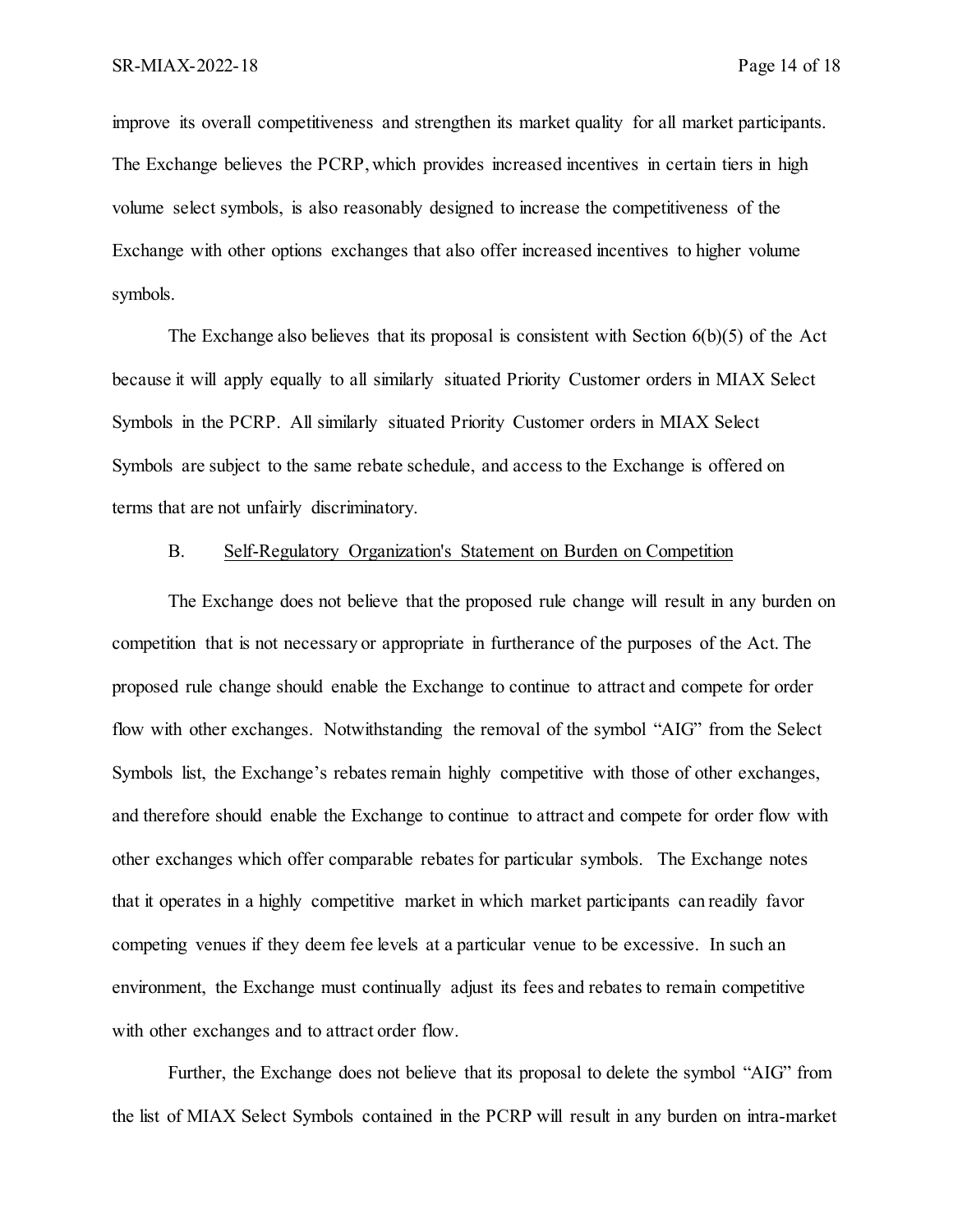or inter-market competition that is not necessary or appropriate in furtherance of the purposes of the Act. This proposed change is a not a competitive proposal but rather is designed to update the list of MIAX Select Symbols contained in the PCRP in order to avoid potential confusion on the part of market participants and other competing options exchanges.

## C. Self-Regulatory Organization's Statement on Comments on the Proposed Rule Change Received from Members, Participants, or Others

Written comments were neither solicited nor received.

#### III. Date of Effectiveness of the Proposed Rule Change and Timing for Commission Action

The foregoing rule change has become effective pursuant to Section  $19(b)(3)(A)(ii)$  of the Act,<sup>[13](#page-14-0)</sup> and Rule 19b-4(f)(2)<sup>[14](#page-14-1)</sup> thereunder. At any time within 60 days of the filing of the proposed rule change, the Commission summarily may temporarily suspend such rule change if it appears to the Commission that such action is necessary or appropriate in the public interest, for the protection of investors, or otherwise in furtherance of the purposes of the Act. If the Commission takes such action, the Commission shall institute proceedings to determine whether the proposed rule should be approved or disapproved.

### IV. Solicitation of Comments

Interested persons are invited to submit written data, views, and arguments concerning the foregoing, including whether the proposed rule change is consistent with the Act. Comments may be submitted by any of the following methods:

#### Electronic comments:

 $\Box$  Use the Commission's Internet comment form [\(http://www.sec.gov/rules/sro.shtml\);](http://www.sec.gov/rules/sro.shtml);) or

 $\overline{a}$ 

<span id="page-14-0"></span><sup>13 15</sup> U.S.C.  $78s(b)(3)(A)(ii)$ .

<span id="page-14-1"></span> $14$  17 CFR 240.19b-4(f)(2).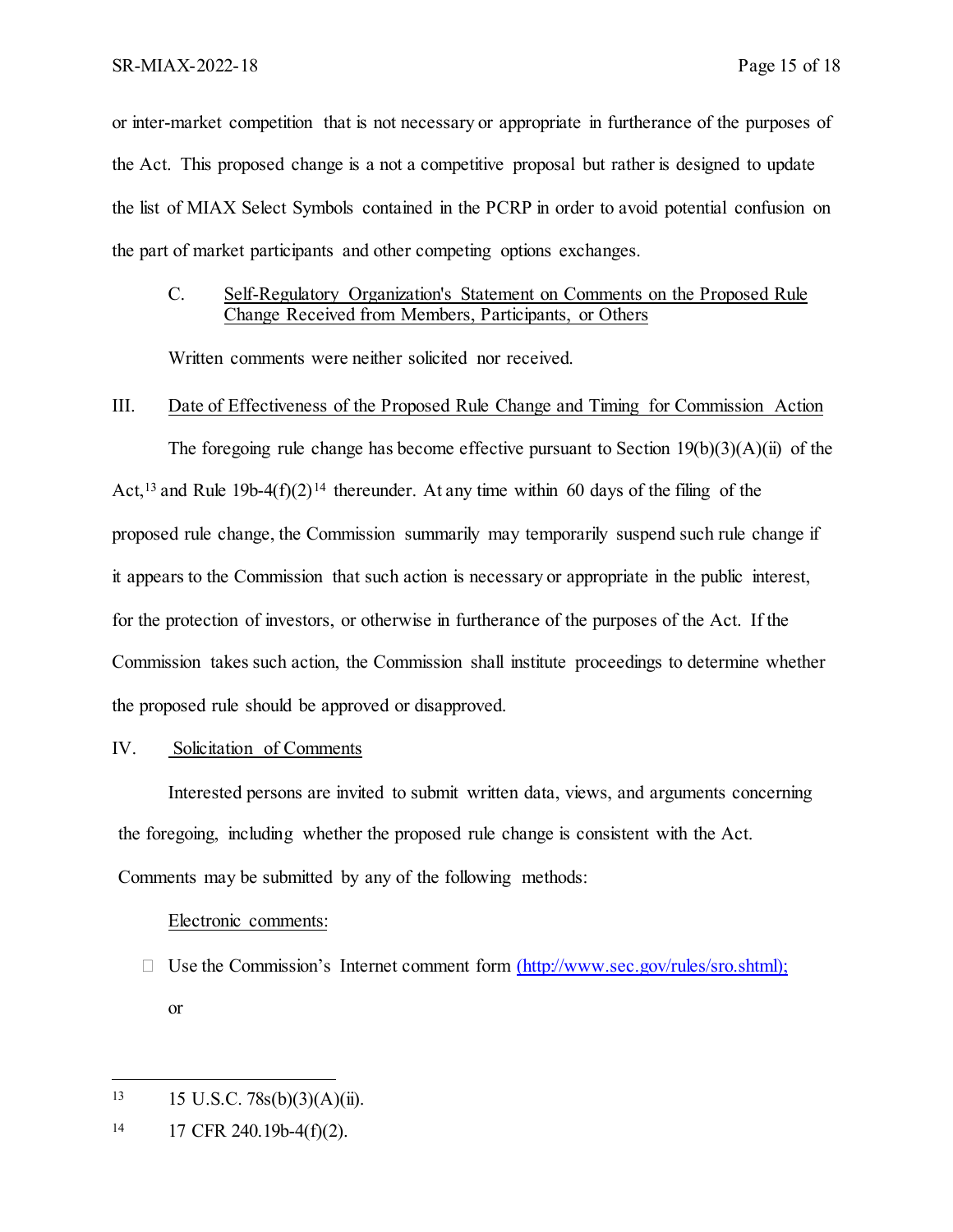Send an e-mail [to](mailto:to_rule-comments@sec.gov) rule-comments @sec.gov. Please include File Number SR-MIAX-2022-18 on the subject line.

#### Paper comments:

 $\Box$  Send paper comments in triplicate to Vanessa Countryman, Secretary, Securities and Exchange Commission, 100 F Street, NE, Washington, DC 20549-1090.

All submissions should refer to File Number SR-MIAX-2022-18. This file number should be included on the subject line if e-mail is used. To help the Commission process and review your comments more efficiently, please use only one method. The Commission will post all comments on the Commission's Internet Web site [\(http://www.sec.gov/rules/sro.shtml\).](http://www.sec.gov/rules/sro.shtml).)

Copies of the submission, all subsequent amendments, all written statements with respect to the proposed rule change that are filed with the Commission, and all written communications relating to the proposed rule change between the Commission and any person, other than those that may be withheld from the public in accordance with the provisions of 5 U.S.C. 552, will be available for website viewing and printing in the Commission's Public Reference Room, 100 F Street, NE, Washington, DC 20549, on official business days between the hours of 10:00 a.m. and 3:00 p.m. Copies of the filing also will be available for inspection and copying at the principal office of the Exchange. All comments received will be posted without change; the Commission does not edit personal identifying information from submissions. You should submit only information that you wish to make available publicly.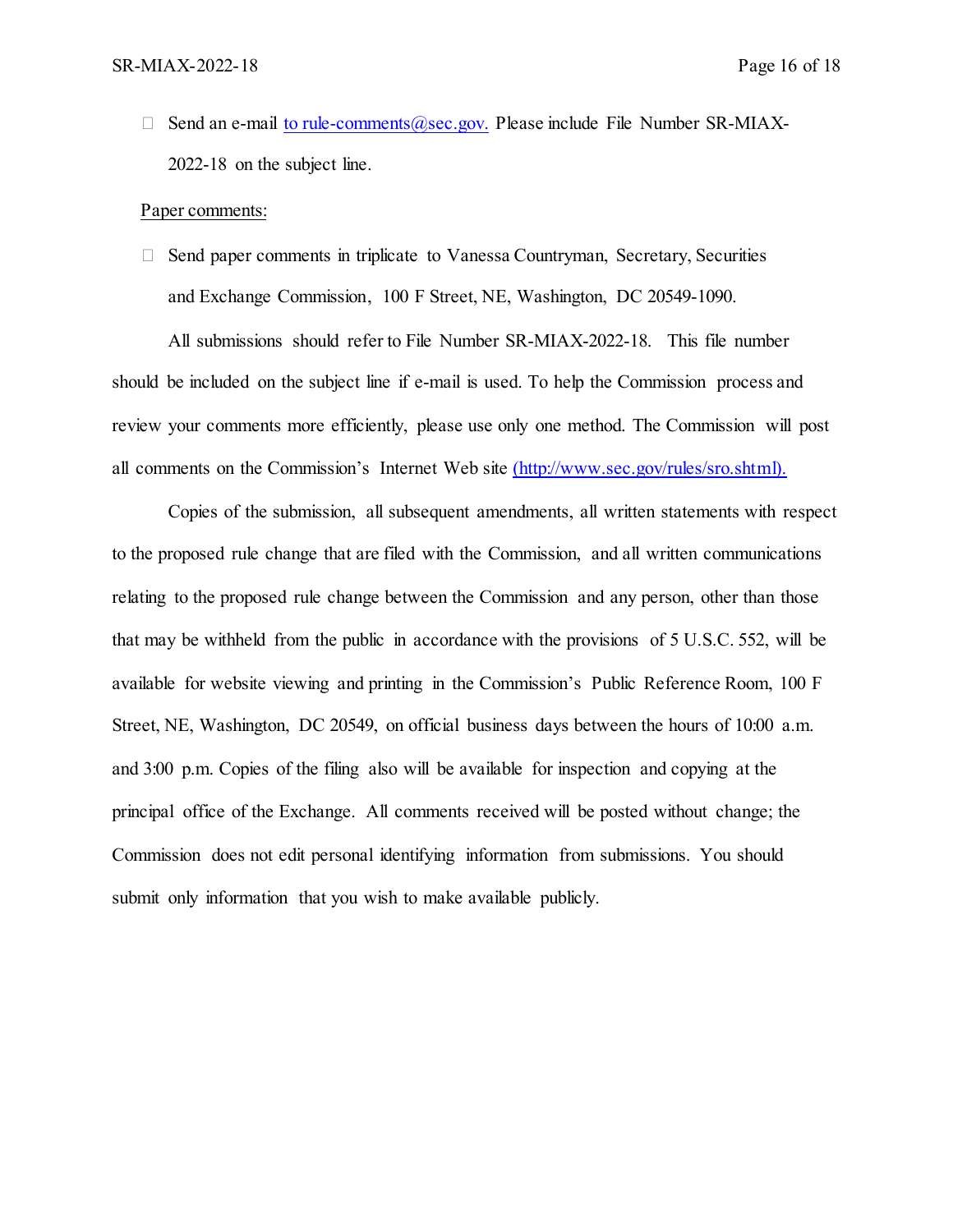All submissions should refer to File Number SR-MIAX-2022-18 and should be submitted on or before [insert date 21 days from publication in the Federal Register]. For the Commission, by the Division of Trading and Markets, pursuant to delegated authority.[15](#page-16-0)

> Vanessa Countryman Secretary

<span id="page-16-0"></span> $15\,$ <sup>15</sup> 17 CFR 200.30-3(a)(12).